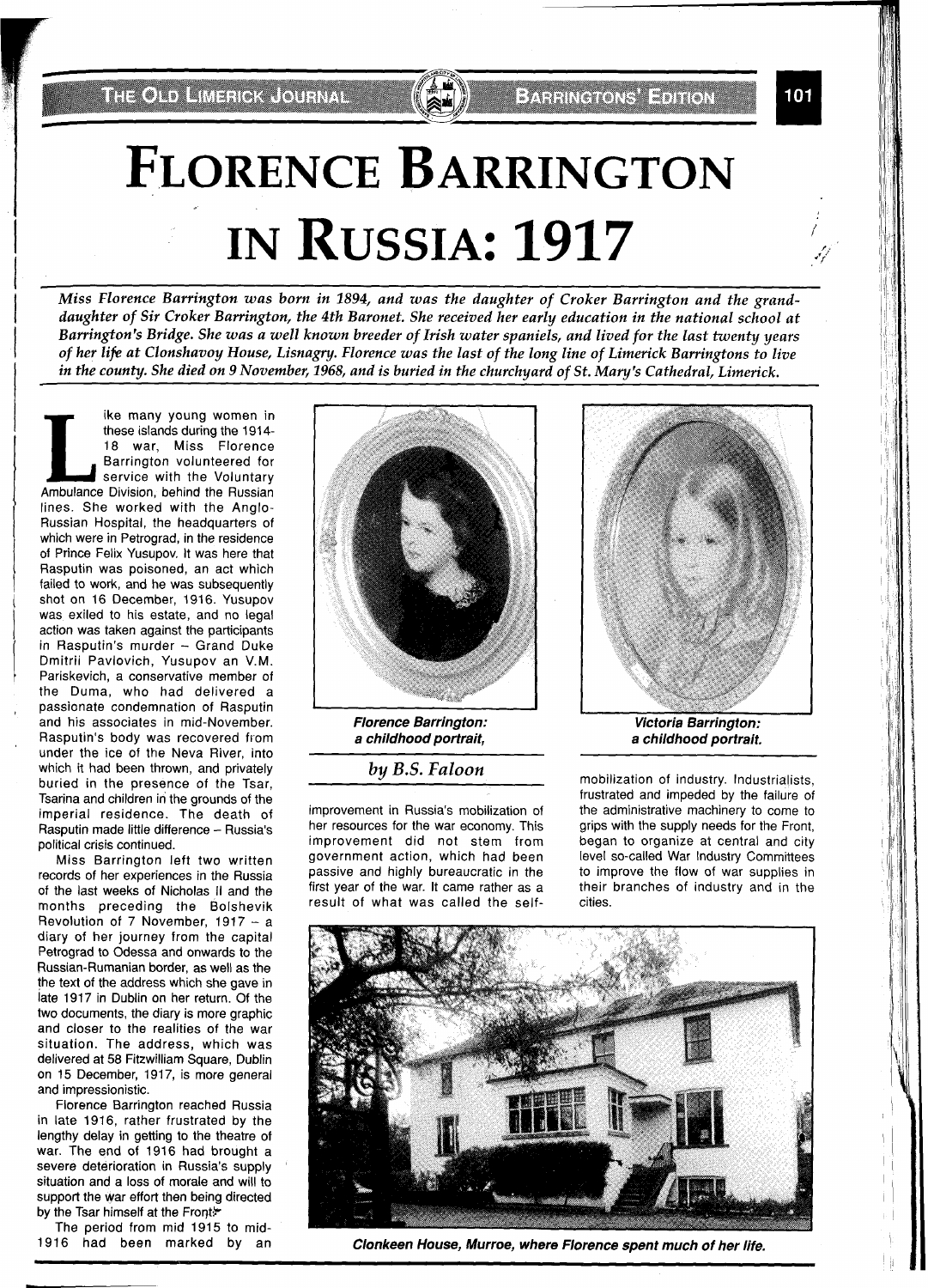THE OLD LINENCK JOURNAL

### **EXHANGIONS EDITON**

The significance of the War Industry Committees was that they were unofficial and unsanctioned and provided a context for genuine patriotic endeavour in the war effort. These bodies included workers' representatives (unprecedented in Russian bureaucratic tradition), albeit a token number but yet a recognition of the emergence of a significant industrial working class in Russia - out of a total occupied population in 1913 of approximately 90 million, some 4 million were industrial workers. The War Industry Committees' contributions to the war effort, if also to the prosperity of private industrialists, were tolerated by the system if not officially approved.

By the end of 1916, Russia was in a  $very$  weak position  $-$  supplies of steel, coal, railway locomotives and rolling stock were severely depleted. Above all, the supply of food and goods to the urban population was quite inadequate and, by early 1917, the scene was set for the spontaneous street demonstrations which produced the February Revolution of 1917, the abdication of the Tsar and the creation of a Russian Republic under a Provisional Government, led by liberals.

Thus Florence Barrington reached Russia on the eve of a mass revolution which rejected the structures of Imperial Russia and was led by liberal constitutionalists. When she speaks of the Russian Revolution she means the February and not the October revolution.

Her diary begins in late 1916, and vividly portrays the difficulties for civilians and non-combatants in moving through Russia. She had to wait for weeks until the end of 1916 to leave Petrograd. She was aiming to reach a British hospital on the south-west front. No official was confident that she could reach Odessa and proceed onwards to Galatz and lsmail in Rumania.

Despite these difficulties, her travels took her to Petrograd in late 1916, and, after considerable delay, southwards to join the Anglo-Russian hospital in Ismail, via Odessa and Galatz. At her second attempt, having gone back to Odessa, she reached Galatz and went on to her final destination at Ismail. Here she immediately got involved in treating warwounded patients and remained there until 1 September, 1917, when the English hospital formally terminated its activities by agreement with the Russians. She returned to Ireland by a very circuitous route via Murmansk, the North Cape, Norway and Sweden. The Finnish railway workers' strike of late 1917 barred her more direct route via Stockholm to England.

Miss Barrington's journey was by rail. The railways had been the leading sector in Russia's economic growth in the last two decades of the 19th century. Above all, they had stimulated the grain trade, the mainstay of the country's balance of payments. The buoyancy and



**Medals awarded to Florence Barrington in Russia: 'For bravery M1263472,4th degree (bottom left), and Nicholas 11, 'Emperor and autocrat of all the Russians' (top right).** 

competitiveness of the Russian wheat and rye markets had engendered significant export earnings for the Empire and brought her trade balance into a sufficiently favourable situation to inspire confidence among foreign investors.

The test for the very extensive rail network, extending from the Baltic to the Black Sea and, since 1904, from western Poland to the Pacific port of Vladivostok, came in 1916. During that year, supplies of coal became inadequate, locomotives were immobilized and coal failed to leave the pitheads for the war zones.

Florence Barrington relates her S.W. Russian railway experiences thus:

'An Englishman dressed in Russian uniform came up and advised us to clear out, as all the civilians had already gone ... He advised us to get into the luggage train and we got into one of the trucks. It was fitted up for soldiers, with a stove in the centre and a ledge about the length of a man ran round each end. The soldiers slept underneath; we were on top of the ledge. A mixture of various people was going back (to Odessa). When you looked across you saw a row of boots opposite. We were packed like herrings in a tin. The truck was dirty and full of coal dust and one can imagine how black we all were.

Next morning with a tea kettle  $\delta t$ -warm water, we proceeded to wash, with the aid of handkerchiefs. In the middle of this the train started and we had to move off at once. The

carriages are very difficult to climb into, being very high from the ground. but some soldiers pulled us up and we got in again. The truck, however, was only shunting, but we were unable to complete our toilette'.

She commented favourably on Odessa, noting the symmetry and order of a young city, founded by a Frenchman, Le Duc de Richlieu in the last decade of the 18th century. Odessa is affectionately referred to by its natives as 'Mama'. It was a city of over 40 ethnic groups and as many languages, the heartland of Russian Jewish life and culture. It is<br>portrayed vividly in the works of Isaac Babel - the creator of the gangster 'Benya Krik'. Odessa was a distinctive Russian city, straddling the Slavonic, Jewish and Ottoman world around the Black Sea.

Miss Barrington was clearly a youn lady of energy and initiative. She becam interpreter in the lsmail hospital, whic she reached in late February, 1917.

'One of my jobs was that of  $interpreter - one of the chiefs and$ myself were the only persons wh could do this. We treated Serbian orderlies, Russian patients and<br>Rumanians. The Russians included Tatars, Estonians, Letts (i.e. Latvians), all with languages of their own, also Poles, with every mixture of languages. We then got some new Orderlies from Macedonia, but they could speak nothing but Rumanian(?)<br>and we had to show them what to do, but most of the Tatar patients could

102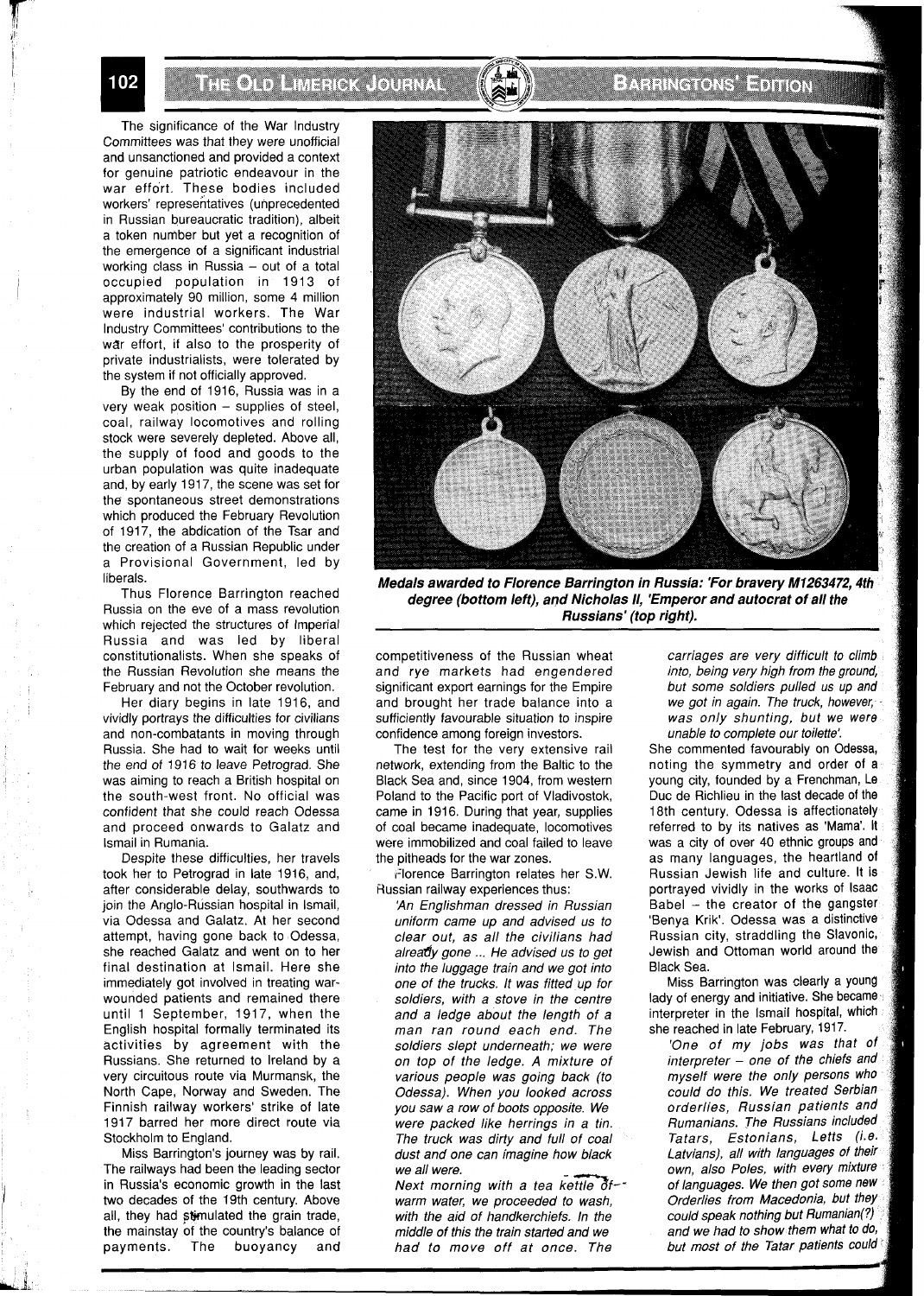#### h thìonn ann an an an an

#### speak Russian. Very few of the Russians, however, understood Estonian'(!).

It was quite a challenge for her to cope in the wards with the multi-lingual mix of subjects of the Tsar, who were all Russian citizens, belonging to different nationalities. Russian served as a lingua franca, and Florence studied it seriously:

'We have been working very hard at Russian and I quite see myself being dragged off to interpret  $-$  to-day I had to explain to the cook to buy legs of mutton and not shoulders and what to do wifh the soup:

Ismail, Florence's ultimate destination, lay on the southern bank of the mouth of the Danube, across the river from Rumania. Rumania had remained neutral between the Entente powers and the central powers, until the summer of 1916, hoping to make some gains at Bulgaria's expense. By the time of Miss Barrington's arrival in the autumn of 1916 in Petrograd (present-day Leningrad), Rumania had been induced to enter the war on the Allied (Franco-British) side. She refers to General Brusilov in her diary: the Brusilov offensive, which involved a break through the Austrian lines in Bukovina, along the Rumanian border, resulted in no strategic gains of significance, although it had initial successes, and Russia had occupied some 100,000 square miles and taken over 400,000 prisoners. By September it had petered out. Its long-term importance, however, was in the gains against Austria, her decision to abandon her offensive in Italy and its contribution to Austria's disintegration. The Brusilov offensive finally induced Rumania to declare war on Austria, but in Russia there were severe criticisms of the failure of the country's High Command to take full advantage of the breakthrough in Galicia, and a decline in troop morale ensued. Rumania was overrun by the enemy by the end of  $1916 -$  threequarters of her territory in all, including Bucharest, was occupied. The Rumanian army held a mere fraction of the eastern front, now extended by some 250 miles and predominantly in Russian hands.

This was the situation Florence was moving into in early 1917 and accounts for the tremendous ethnic mix she encountered. Her comments on war medical arrangements are graphic and revealing. On the eve of World War I, Russia enjoyed a reasonable medical care system. In fact, the zemstvo or local government medical system attracted attention in the rest of Europe. The writer Chekhov, for example, worked in zemstvo medicine in the Crimea, as did Mikhail Bulgakov, author of Master and Margherita.

The Anglo-Russian Hospital had two or three field hospitals. The one she eventually arrived in towards the end of February, 1917, was at Ismail. The one at the headquarters in Petrograd



E A THREAD NA H-AN T

**Metropolian Alexis.** 

impressed her:

'The Hospital is very well fitted up with an X-Ray room and Operating Theatre. Unfortunately in the Russian Red Cross system they have no Convalescent Homes; the result is that they have got to keep the patients in the hospitals until they are nearly well and can go home, therefore you have a very large percentage of convalescent patients. This is a great mistake in a well fitted hospital.

We had plenty of work to do there. In the Russian Hospitals there is a different system in connection with bandaging the patients than that which obtains in this country. In the Russian Hospitals the cases are taken out of the wards to be dressed. By the time this had been done and the patients brought back to the ward the beds are found to be occupied by fresh cases. It is of course a great convenience to have the dressing done in the ward and thus minimize labour. '

In Ismail, which she reached on 16 February, they had to start from scratch. Her diary for 22 February, 1917, notes:

'We are now in the throes of getting this place ready. We have been scrubbing for three days and my arms are so stiff I can hardly move, but they will be all right to-morrow as I am used to it. We had to knock the ice off the beds before scrubbing them. This is a most lovely building, 3 big wards and 2 small ones and plenty of room for staff and stores, etc. We will have about 120 beds, Matron, **4** sisters, and 3 VAD. ... We have Serbian orderlies, one or two of whom can speak a little English. An Italian has joined us as Interpreter, he knows very little English, not much Russian, but speaks French very well ... The town is quite large, but looks very deserted. There are two very swanky Boulevards, where you can walk up and down with your best girl, and a band plays in the evening.

Free time was scarce but pleasant in temail: she records on 26 February, 1917:

'We had a most amusing evening on Friday. We got an invitation from one of the regiments to a family dance, so some of us went after supper to